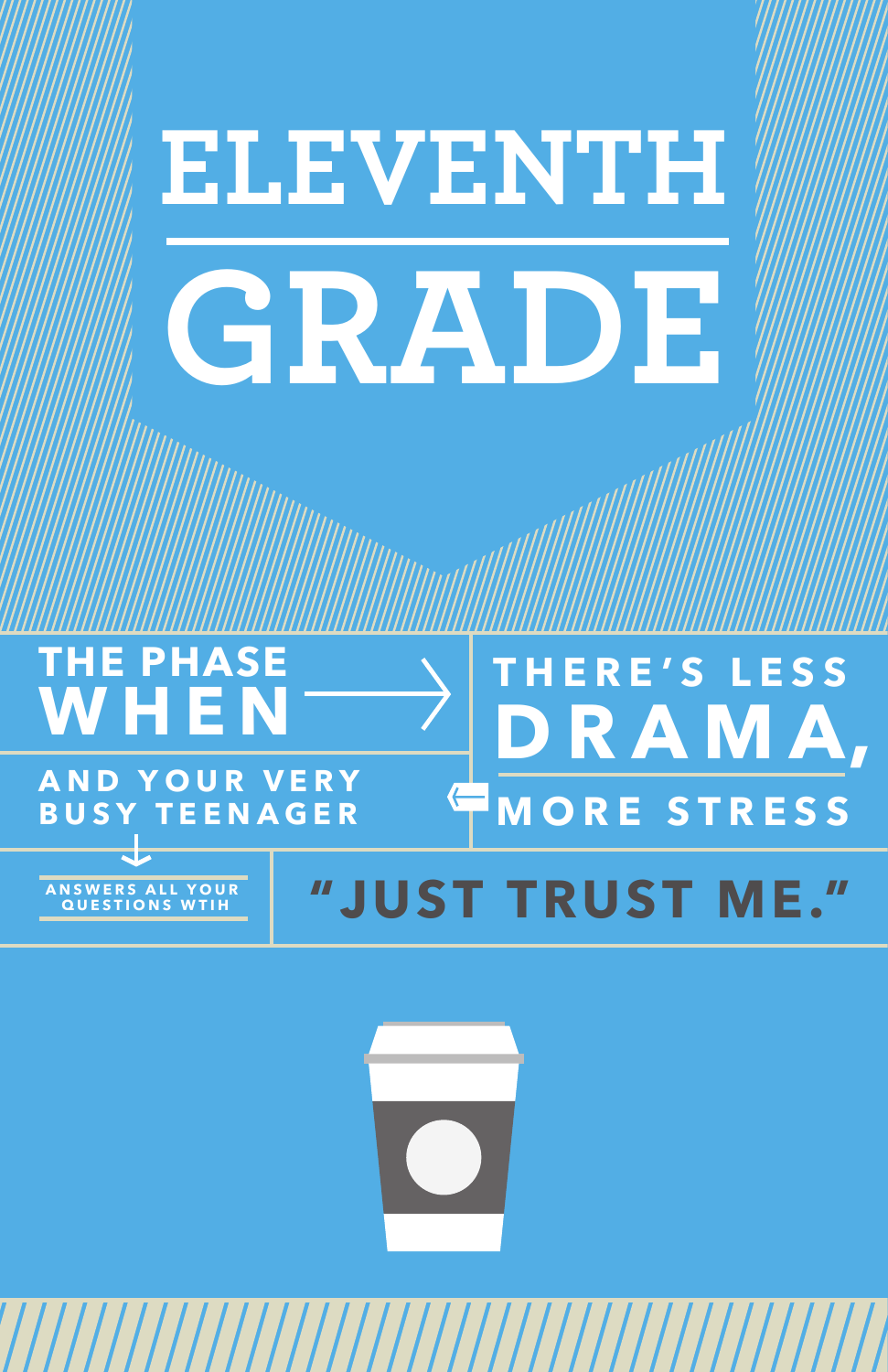##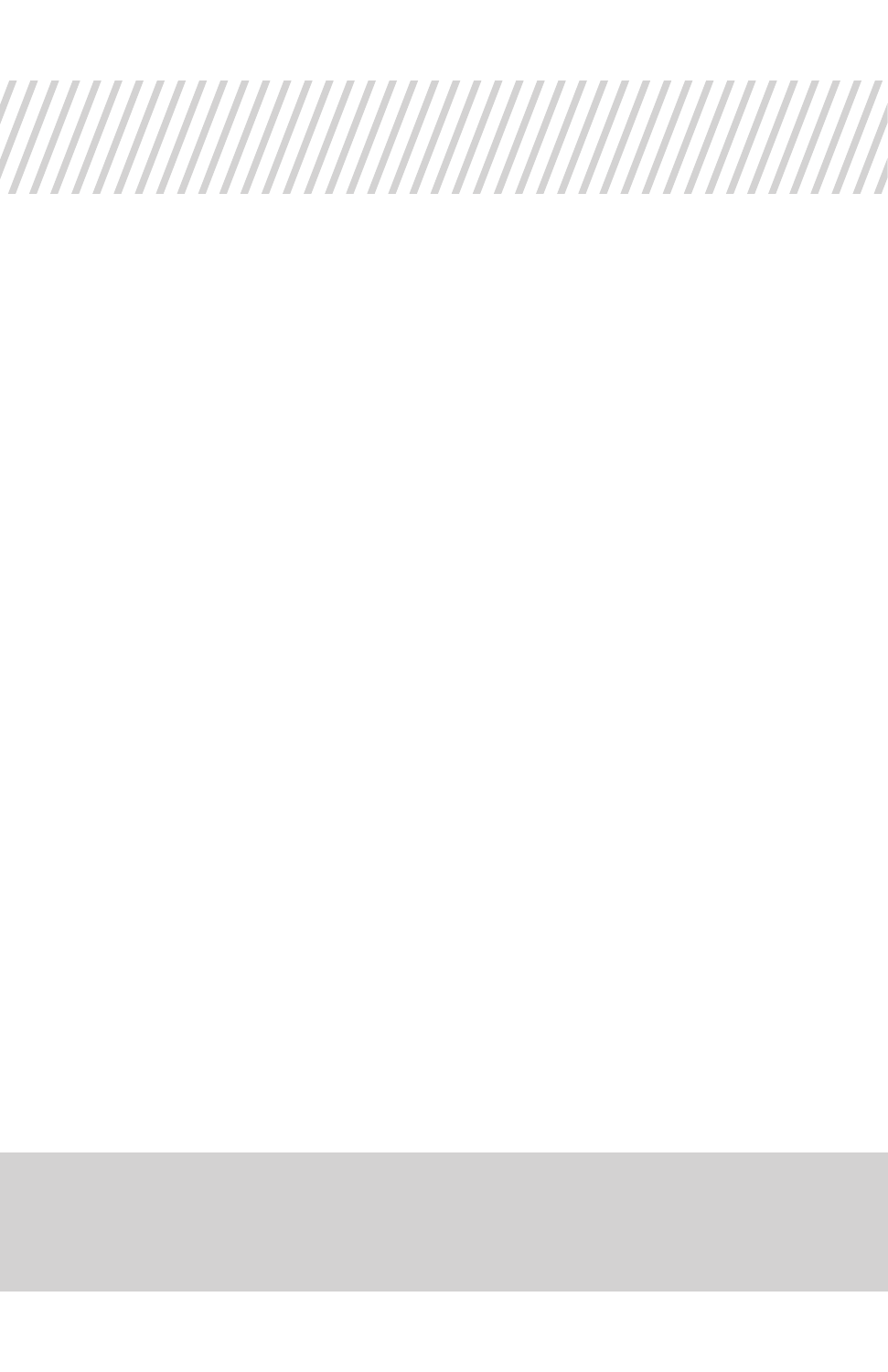#### **JUNIORS ARE BECOMING WHO THEY REALLY ARE.**

The rapid influx of hormones has regulated, the fight for peer acceptance has subsided, and the intensity of conflict over independence... well, they've worn you down. You may begin to see glimpses of rationality as your junior finds their voice, fills their calendar, and accomplishes surprising things.

#### **"ACCOMPLISH" IS THE WORD FOR THIS PHASE.**

Many juniors must pass an end-of-year graduation test. Some may also begin an after school job. Others focus on AP courses, an internship, volunteer activities, extracurricular leadership roles or SAT prep. Whether your teen is caught up in the race to win or simply trying to survive, junior year easily has the highest pressure.

#### **WITH ALL THAT'S HAPPENING, DON'T BE SURPRISED IF IT'S HARD TO KEEP UP.**

IT'S JUST A **PHASE**

Actually they don't expect you to keep up. What they really want is for you to trust them. After all, they will be out of the house soon, and you will have to trust them anyway. Let this be a practice year for both of you. Help them prove the ways they can be trusted, choose your battles wisely, and parent them in the areas that seem to be most challenging for them personally.

> SO DON'T MISS IT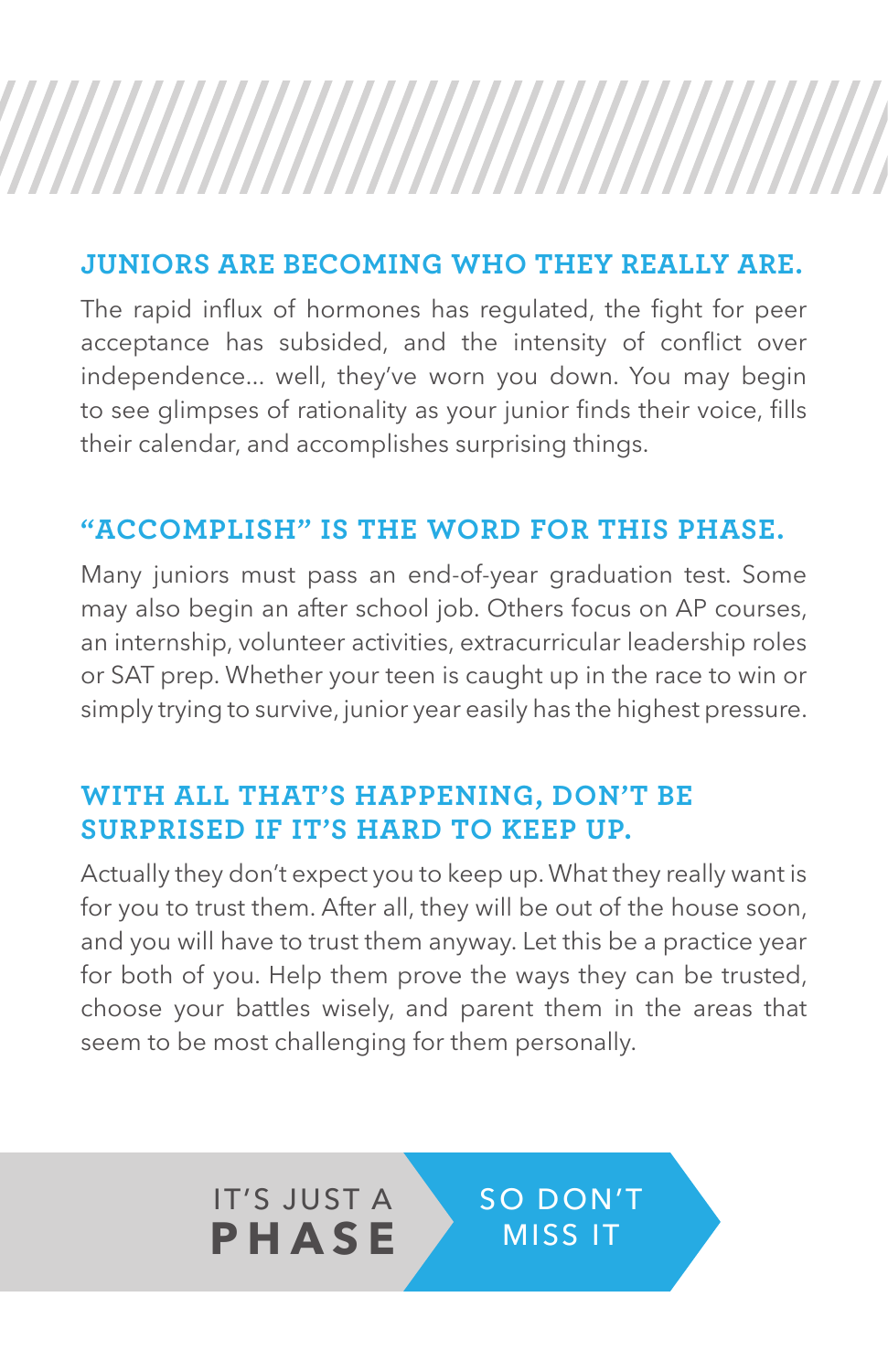# 

### **YOUR ROLE IS TO MOBILIZE THEIR POTENTIAL**

Your junior wants to matter now. They want to live the life they feel they were born to live-and they don't want to wait to get started. But don't disengage as they gravitate toward experiences that will enrich their life story. Mobilize their potential by listening, guiding, and encouraging their self-expression.

| <b>THINKS LIKE</b><br><b>A PHILOSOPHER</b>             | You help them learn when you<br><b>ASK QUESTIONS.</b>                                        |
|--------------------------------------------------------|----------------------------------------------------------------------------------------------|
| <b>WANTS TO KNOW,</b><br>"HOW CAN<br><b>I MATTER?"</b> | You capture their heart when you<br><b>REFINE THEIR SKILLS.</b>                              |
| <b>IS MOTIVATED</b><br>BY FREEDOM.                     | You coach their moral abilities when you<br><b>ENCOURAGE THEM</b><br><b>TO SERVE OTHERS.</b> |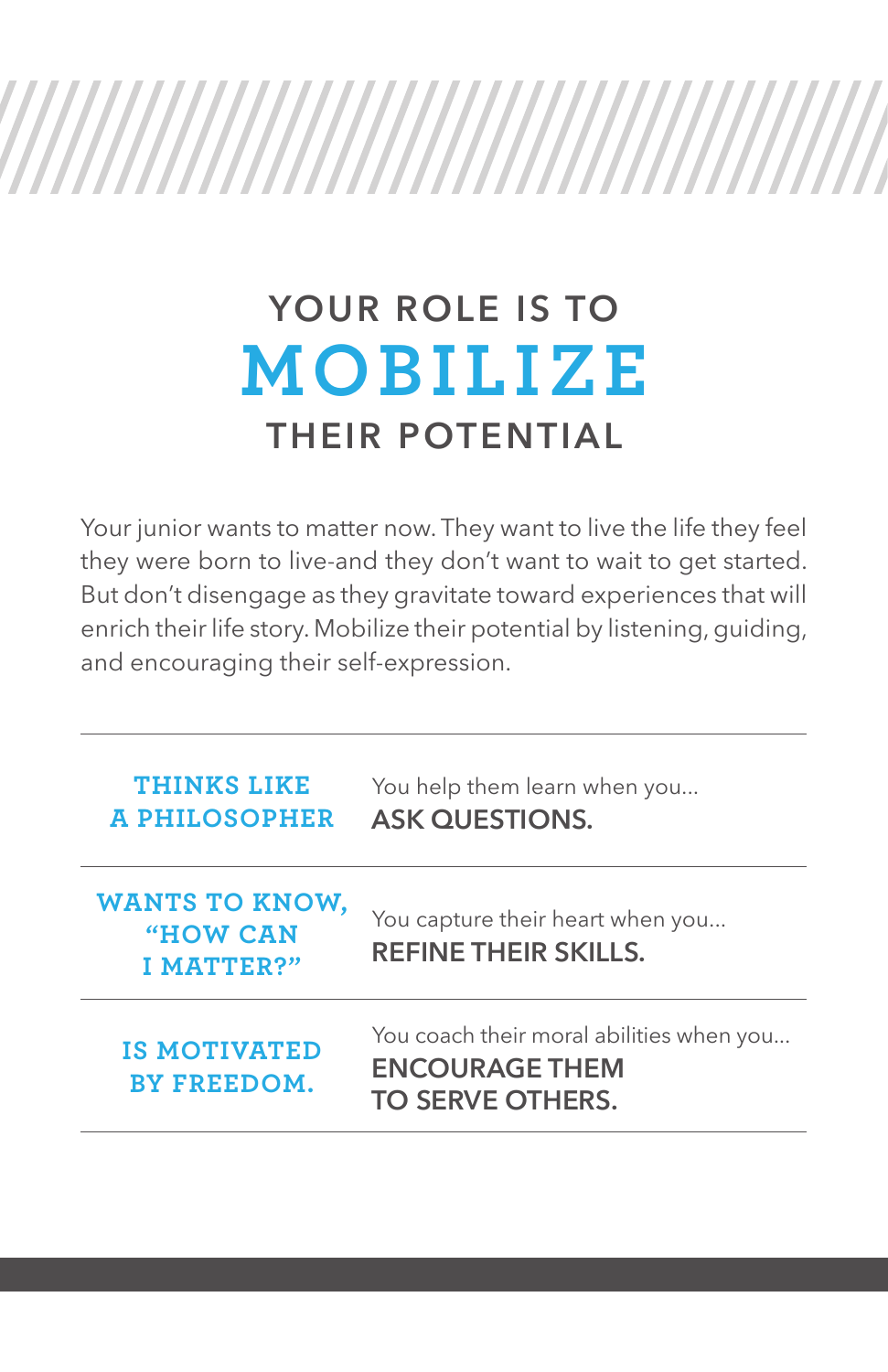#### YOU CAN HELP YOUR HIGH SCHOOLER...



When you **MOBILIZE** your high schooler's potential, you help them...

### **KEEP PURSUING AUTHENTIC FAITH. DISCOVER A PERSONAL MISSION.**

Practically speaking, that means every week you have an opportunity to...

#### **CONNECT THEM WITH A WEEKLY SMALL GROUP. ENCOURAGE SERVICE OPPORTUNITIES. TALK ABOUT FAITH TOGETHER.** (But try not to have all the answers.) **PRAY FOR THEM.**

You can do these things by taking advantage of the time you already spend together.

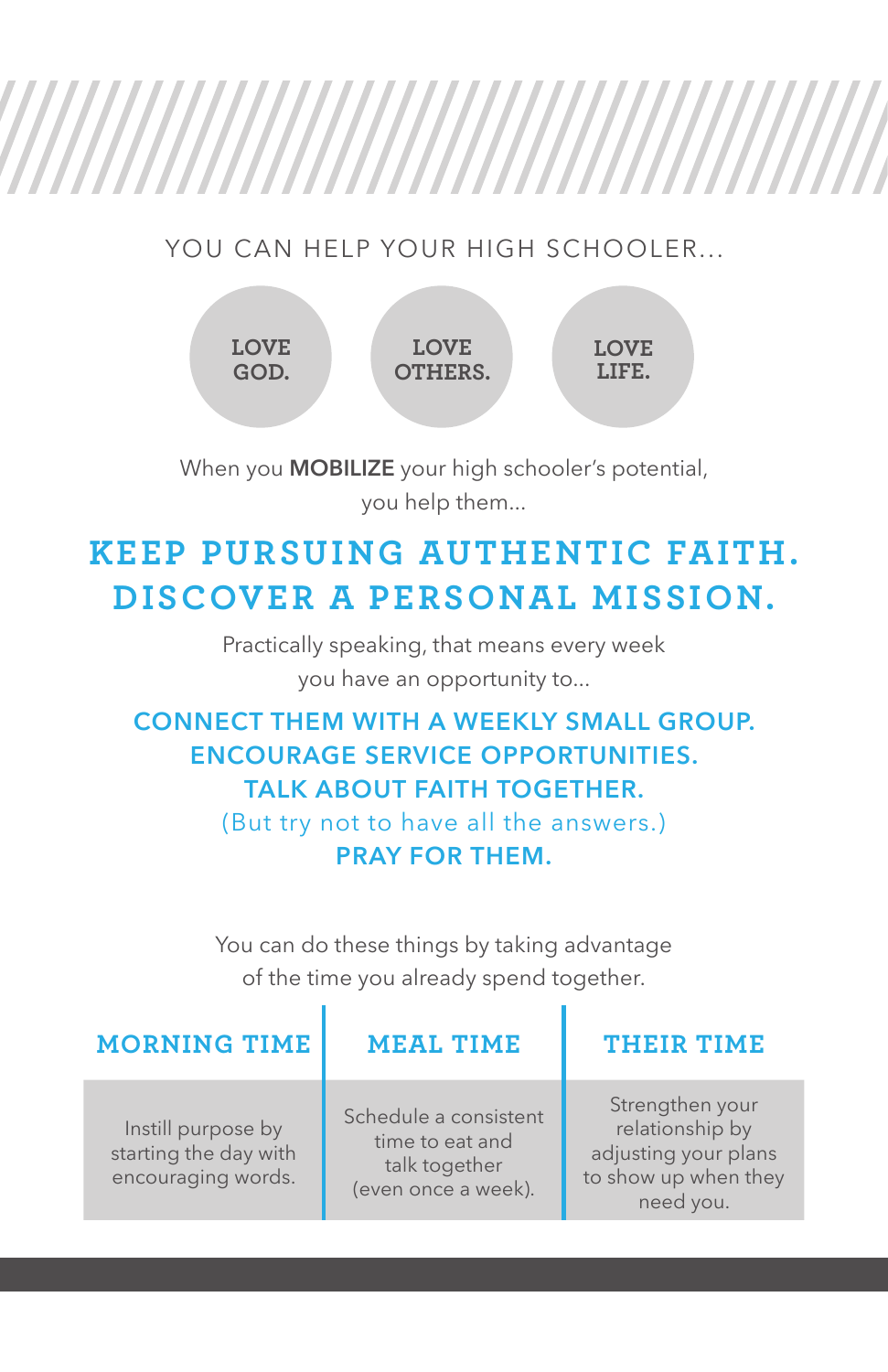#### **YOUR HIGH SCHOOLER IS CHANGING...**

#### **PHYSICALLY**

- » Has difficulty falling asleep before 11pm (it's biological)
- » Needs nine hours of sleep and one hour of exercise per day
- » Girls have likely reached adult height and body development
- » Guys may continue to grow in height and develop muscle mass, body, and facial hair

#### **MENTALLY**

- » Can be insightful and incisive about complex issue
- » Wired for risk-taking and sensational experiences
- » Tends to be opportunistic and idealistic
- » Struggles with long-term thinking
- » Expanding mental capabilities to grasp paradox, hyperbole, innuendo, and satire

#### **RELATIONALLY**

- » Dating relationships may become more "committed"
- » Increased interest in sexual expression (54% of eleventh graders report being sexually active)
- » Cares deeply about issues like control, responsibility, and freedom (both personally and globally)
- » Tends to be self-focused, busy, and unavailable

#### **EMOTIONALLY**

- » Values humor as a positive point of connection
- » Becoming more at ease with who they are; may become more honest than in previous phases
- » Often takes on more than they can handle
- » May struggle with regulating emotions and social control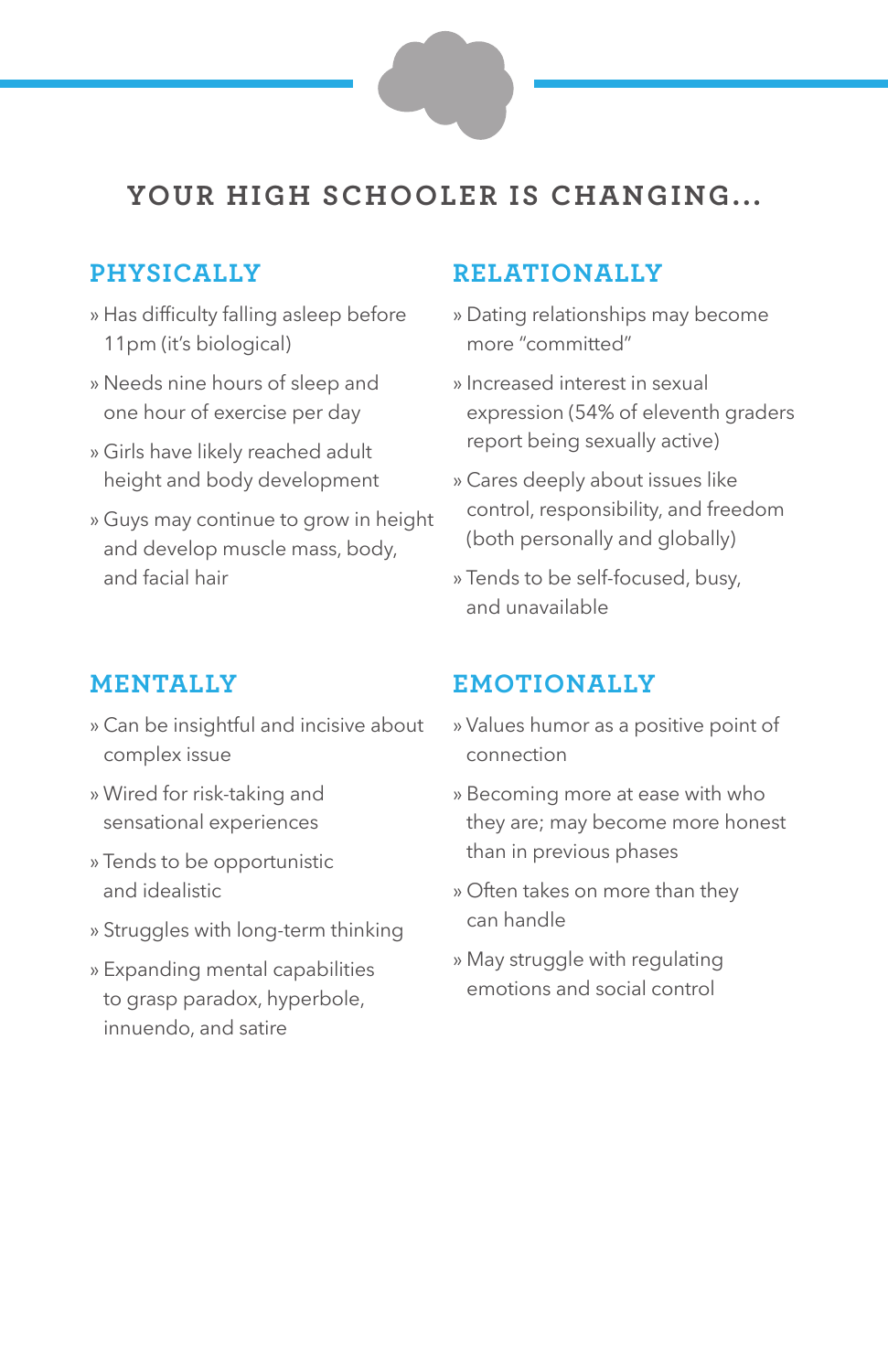### **PHASE: ATIMEFRAME** KID'S WHEN IN YOU A LIFE. CAN LEVERAGE **DISTINCTIVE OPPORTUNITIES TO INFLUENCE THEIR FUTURE**



**YOU HAVE 104 WEEKS AND COUNTING...**

© THE RETHINK GROUP, INC. ALL RIGHTS RESERVED. THINKORANGE.COM | JUSTAPHASE.COM | THEPARENTCUE.ORG